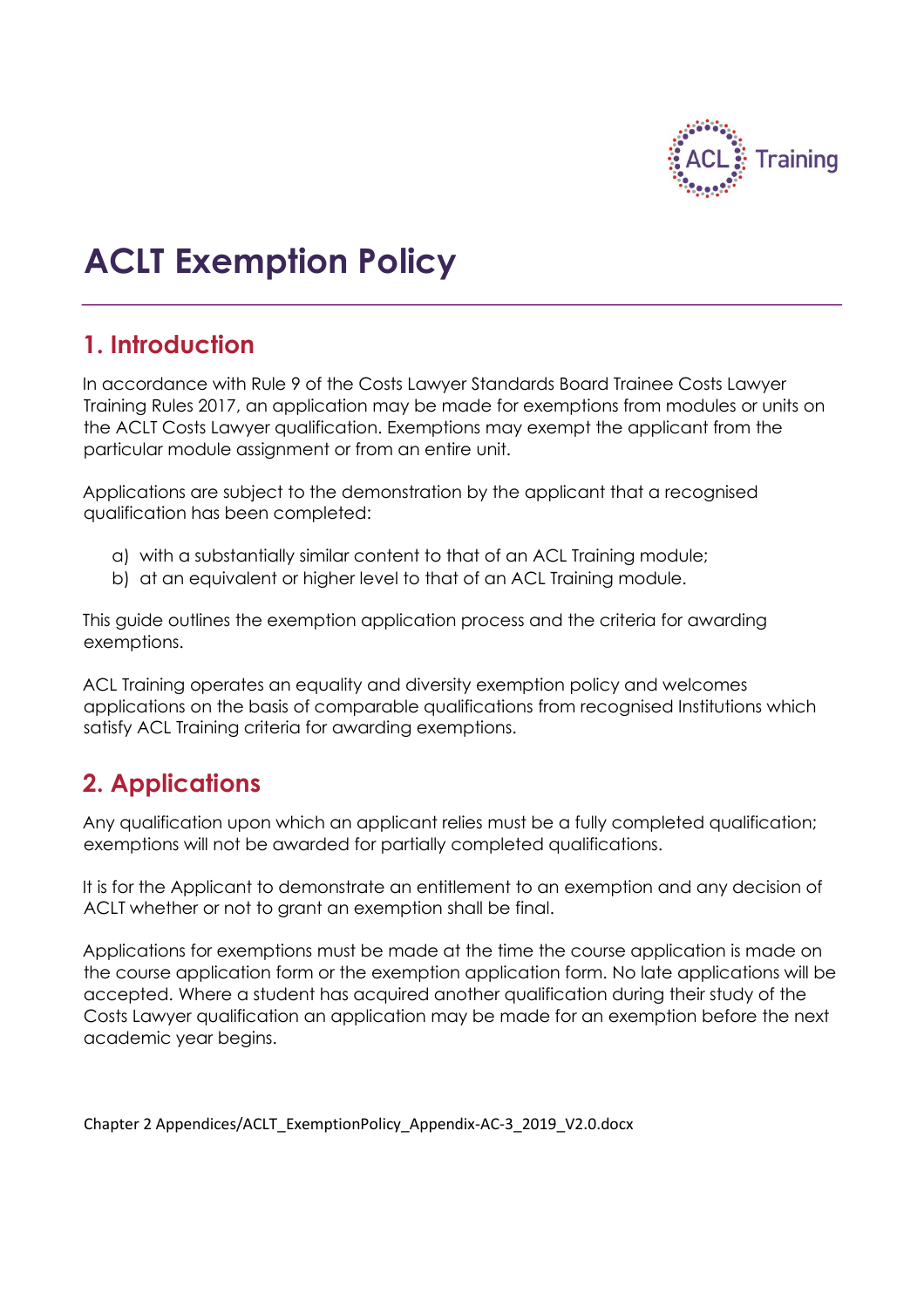## **2.1 Listed Qualifications**

ACL Training recognises a number of qualifications for exemption purposes. Exemptions from general law and civil procedure subjects are granted to those with recognised professional qualifications in those subjects. There are no exemptions to modules of pure costs law and practice.

| Qualification                                                                                              | <b>Module exemptions</b>                                                                                                                                                                                                                                                                        | <b>Unit exemptions</b>               |
|------------------------------------------------------------------------------------------------------------|-------------------------------------------------------------------------------------------------------------------------------------------------------------------------------------------------------------------------------------------------------------------------------------------------|--------------------------------------|
| Qualifying Law Degree<br>Graduate Diploma in Law<br><b>OR</b><br><b>Common Professional</b><br>Examination | Exempt from:<br>English Legal System, Legal<br>Method & Legal Skills<br>Law of Contract<br>$\bullet$<br>Law of Torts<br>$\bullet$<br>Land Law<br>$\bullet$<br>Criminal Law<br>$\bullet$<br><b>Foundation Professional</b><br>$\bullet$<br>Development Planning                                  | Unit 1                               |
| Law Society Legal Practice<br>Course                                                                       | Exempt from:<br>Civil Procedure (Foundation)<br>Personal Injury and Clinical<br>$\bullet$<br>Negligence<br>Advocacy and Negotiation<br>$\bullet$<br>Legal Accounts<br>$\bullet$<br><b>Professional Ethics</b><br>$\bullet$<br><b>Advanced Professional</b><br>$\bullet$<br>Development Planning | Unit 2                               |
| <b>Bar Professional Training</b><br>Qualification (or Bar<br><b>Vocational Course)</b>                     | Exempt from:<br>Civil Procedure (Foundation)<br>Personal Injury and Clinical<br>$\bullet$<br>Negligence<br>Advocacy and Negotiation<br>$\bullet$<br><b>Professional Ethics</b><br>$\bullet$<br><b>Advanced Professional</b><br>Development Planning                                             | Unit 2, other than<br>Legal Accounts |
| CILEx Level 6 Higher<br>Professional Diploma in Law<br>and Practice*                                       | Exempt from:<br>English Legal System, Legal<br>$\bullet$<br>Method & Legal Skills<br><b>Foundation Professional</b><br>$\bullet$<br>Development Planning                                                                                                                                        |                                      |

Below are the qualifications already recognised for exemption purposes.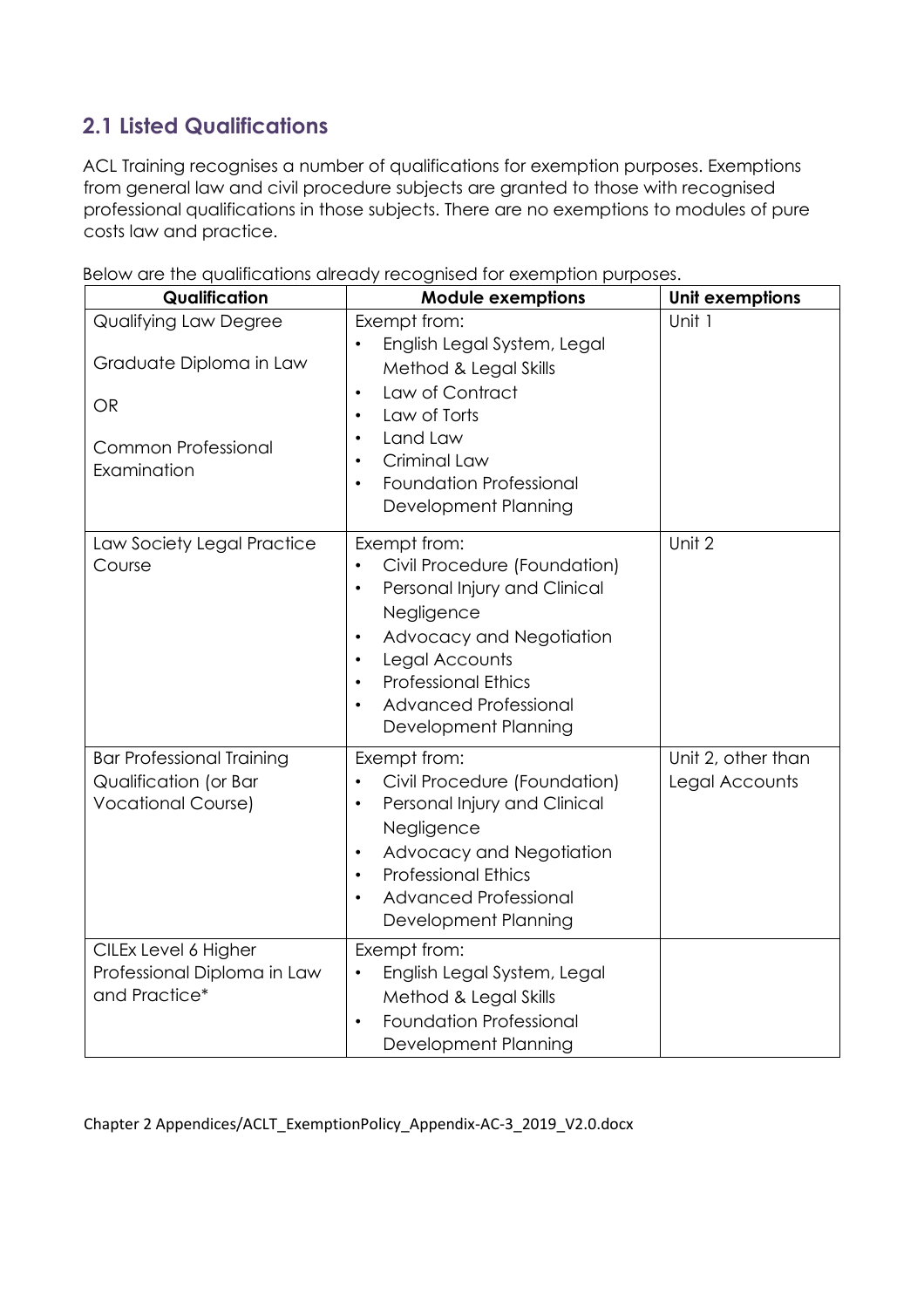|                                                        | <b>Advanced Professional</b><br>٠<br>Development Planning                                          |
|--------------------------------------------------------|----------------------------------------------------------------------------------------------------|
| Level 6 Diploma in<br>Conveyancing Law and<br>Practice | Exempt from:<br>English Legal System, Legal<br>Method & Legal Skills<br>Land Law<br>Legal Accounts |
| Level 6 Diploma in Probate<br>Law and Practice         | Exempt from:<br>English Legal System, Legal<br>Method & Legal Skills<br>Legal Accounts             |

\* Additional exemptions may be gained but an application is dependent on units studied in order to achieve the qualification

### **2.2 Unlisted Qualifications**

If a qualification is not included in the table above, an applicant must provide evidence to demonstrate that the qualification, on the basis of which the exemption/s is being sought, meets the following criteria:

- I. At least 75% of the learning outcomes and assessment criteria for the relevant ACL Training module/s must be covered within the qualification.
- II. The level of the qualification must be comparable or higher to that of the ACL Training module/s for which exemption is being sort.
- III. The qualification must have substantive coverage of the English legal system.
- IV. The rigour of assessment for the qualification must be appropriate to the level and content of the ACL Training module/s.

All those considering making an application for an unlisted exemption are advised to discuss their applications with ACLT [\(aclt@lawcabs.ac.uk\)](aclt@lawcabs.ac.uk) who will advise on module content.

#### **2.3 Overseas Qualifications**

Exemptions will only be granted where the Applicant demonstrates that the qualifications are comparable to those granted to Applicants who have obtained qualifications in England and Wales. If your qualification is in a language other than English all documentation submitted must be translated into English. Please ensure your documents are certified by a professional fluent in both languages. Please then email [\(aclt@lawcabs.ac.uk\)](aclt@lawcabs.ac.uk) your original language documents and your certified translations to us.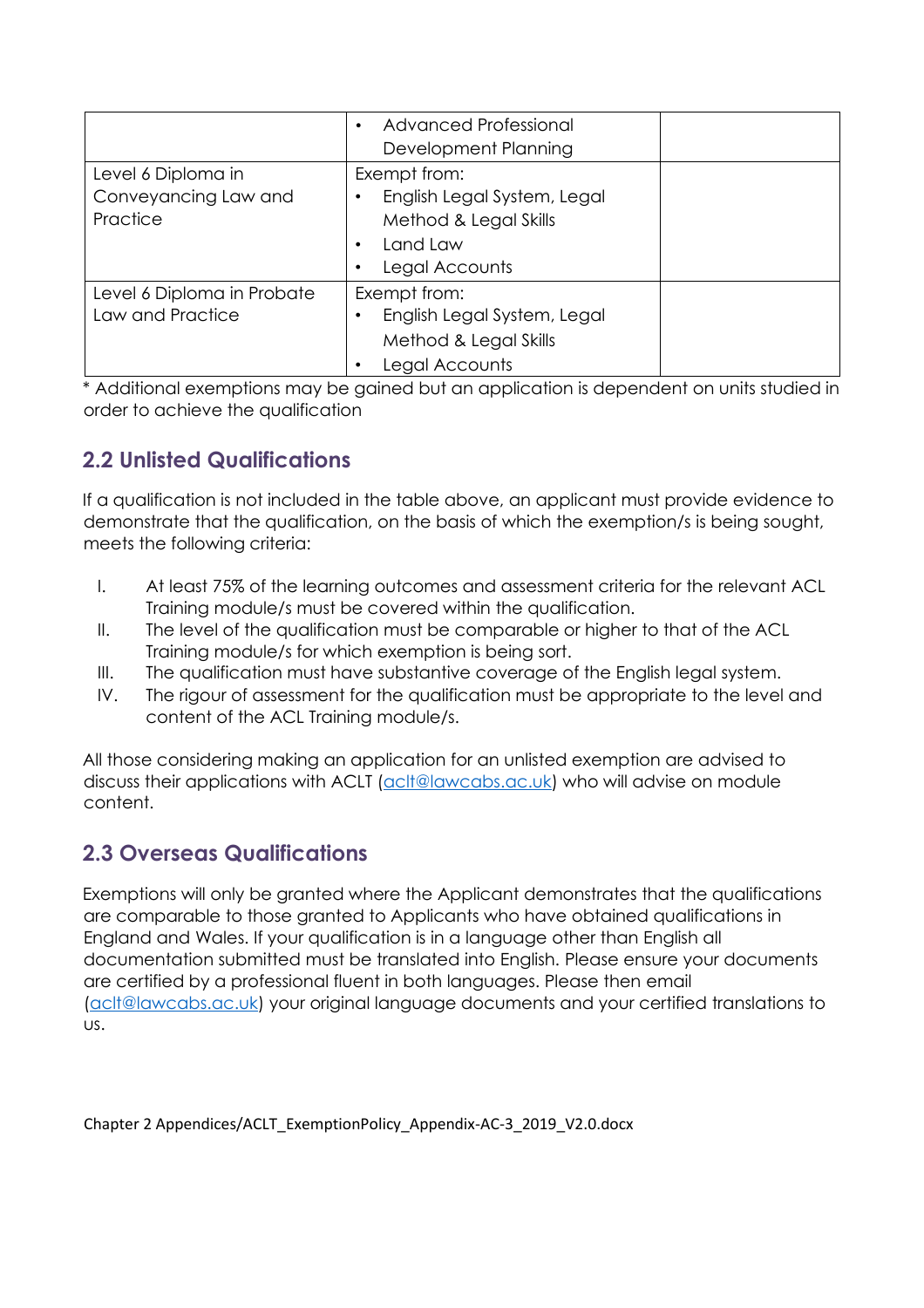ACL Training uses [UK ENIC](https://www.enic.org.uk/) to make overseas comparisons for overseas qualifications.

Any lawyer seeking to re-qualify as a costs lawyer from another EU/EEA Member State or from Switzerland must show that they hold the professional qualifications for the taking up or pursuit of a costs lawyer and that they are in good standing.

Upon receipt of such an application ACLT will determine whether an applicant is required to complete an adaption period of supervised practice and take an aptitude test to assess the ability of the applicant to practice as a costs lawyer in England and Wales.

All those considering making an application to re qualify are advised to discuss their applications with the academic team who will advise on programme content.

## **3. Costs of Applications**

In accordance with Rule 9 of the [Costs Lawyers Standards Board Trainee Costs Lawyer](https://clsb.info/wp-content/uploads/2020/07/Training-Rules.pdf)  [Training Rules 2020](https://clsb.info/wp-content/uploads/2020/07/Training-Rules.pdf) where exemptions are applied, ACLT will apply a reduction of 15% per exempted module to the applicable Unit Fees. Where all 6 modules in a unit are exempted, no fee will be payable to the ACLT for that unit. A breakdown of what constitutes Unit Fees can be found in the ACLT Refund and Withdrawal Policy.

Where an application is made for an exemption the following administration fees will be payable:

| Per unit   | £100 |
|------------|------|
| Per module |      |

## **4. Certified documentation**

An application for an exemption must be accompanied by proof of the qualification upon which the application is based. ACLT will not accept original documents from students, a certified copy or certificates and transcripts will be required. The person certifying the certificate/documents must be a practising or retired professional that was or is registered with the appropriate professional body (for example, a Chartered Accountant, a Teacher, Policeman, Solicitor or Costs Lawyer). Failure to provide the correct information will result in your application being returned to you.

The document being certified must be signed by the certifier who must state the following wording:

I/We certify that this is a true copy of the (INSERT DOCUMENT) of (INSERT NAME). Details of the certifier must also be stated on the document being certified.

ACL Training will routinely carry out spot checks to check the authenticity of documents.